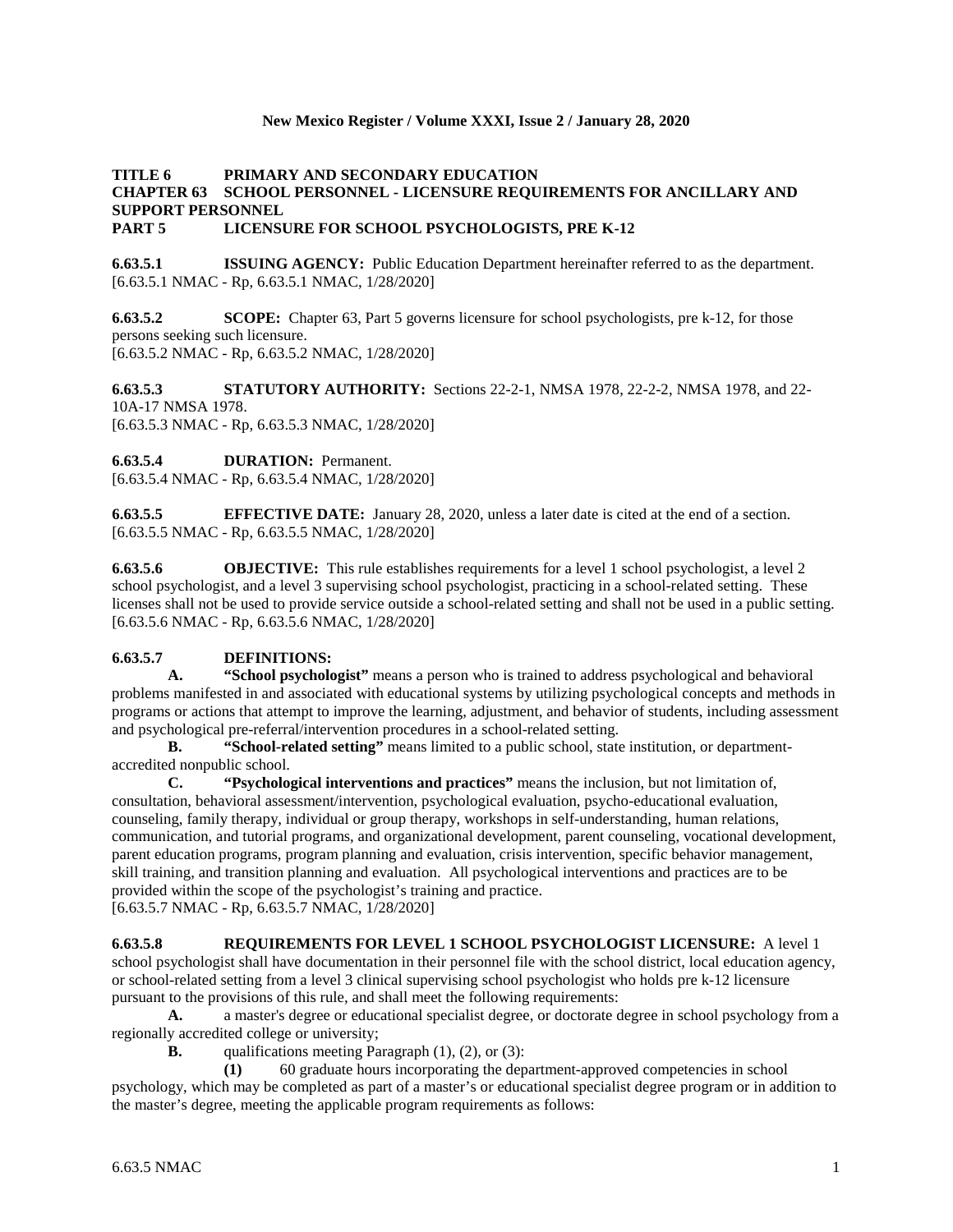**(a)** the 60 graduate hours awarded by a New Mexico college or university must include a 1,200-hour internship supervised by an appropriately licensed psychologist, 600 hours of which must be in a school-related setting; psychological assessment, counseling, and other psychological interventions with students with emotional disturbances shall comprise a minimum of 300 hours of the internship; or

**(b)** the 60 graduate hours awarded by a college or university outside New Mexico must be for a school psychology or equivalent program accepted by the department and include an internship in a school setting as described in Paragraph (1) of Subsection B of 6.63.5.8 NMAC; or

**(c)** the 60 graduate hours as described in Paragraph (1) of Subsection B of 6.63.5.8 NMAC, with documentation of 1,200 hours within a two-year period of successful supervised experience in one of the following areas:

- **(i)** school psychology;
- **(ii)** psychological assessment and counseling; and

**(iii)** other psychological interventions with at least 600 hours in a school-

related setting;

**(2)** a doctorate degree in psychology, that includes 12 semester hours of child-focused course work in development, assessment, intervention, and 600 hours of supervised experience in a school-related setting; or

**(3)** a valid psychologist or psychologist associate license issued by the New Mexico board of psychologist examiners and that includes 12 semester hours of child-focused course work in development, assessment, and intervention and 600 hours of supervised experience in a school-related setting; and

**C.** fulfill the requirements of Paragraph (1) or (2):

**(1)** the specialty area examination of the praxis series exam in school psychology with at least a score of 147; or

**(2)** hold an active nationally certified school psychologist credential issued by the national association of school psychologists.

[6.63.5.8 NMAC - Rp, 6.63.5.8 NMAC, 1/28/2020]

**6.63.5.9 REQUIREMENTS FOR LEVEL 2 SCHOOL PSYCHOLOGIST LICENSURE:** A level 2 school psychologist shall meet the following requirements:

**A.** a valid level 1 license with at least three full school years of school-related experience;

**B.** successful completion or demonstration of competencies for a level 1 school psychologist, and satisfactory completion of supervised experience as a level 1 school psychologist, consisting of

satisfactory completion of supervised experience as a level 1 school psychologist, consisting of a minimum of 600 internship hours and 1,200 post-internship supervised hours in a school-related setting. [6.63.5.9 NMAC - Rp, 6.63.5.9 NMAC, 1/28/2020]

### **6.63.5.10 REQUIREMENTS FOR LEVEL 3 SCHOOL PSYCHOLOGIST LICENSURE:** A level 3 clinical supervising school psychologist shall meet the following requirements:

**A.** a valid level 2 license with at least three full school years of school-related experience, including 750 hours of satisfactory post-graduate experience as reported by a level 3 supervising school psychologist;

**B.** 60 graduate hours in a master's or master's plus certificate of advance graduate studies (CAGS) program, educational specialist degree, master's or doctorate degree in school psychology from a regionally accredited college or university. The master's CAGS and educational specialist programs shall include at least one academic year of pre-degree supervised internship experience, consisting of a minimum of 1,200 hours of which at least 600 hours must be in a school-related setting;

**C.** successful completion or demonstration of competencies for the school psychologist level 1 and 2 licenses;

**D.** hold one of the following valid and current certifications or licenses:

- **(1)** a license as a psychologist issued by the New Mexico board of psychology examiners;
- **(2)** a license as a psychologist associate issued by the New Mexico board of psychology
- examiners; or

**(3)** an active nationally certified school psychologist credential issued by the national association of school psychologists.

[6.63.5.10 NMAC - Rp, 6.63.5.10 NMAC, 1/28/2020]

**6.63.5.11 IMPLEMENTATION:** All persons holding a valid New Mexico license in psychological counseling on June 30, 2002 shall be entitled to licensure in school psychology at level 1, 2, or 3. Such licensure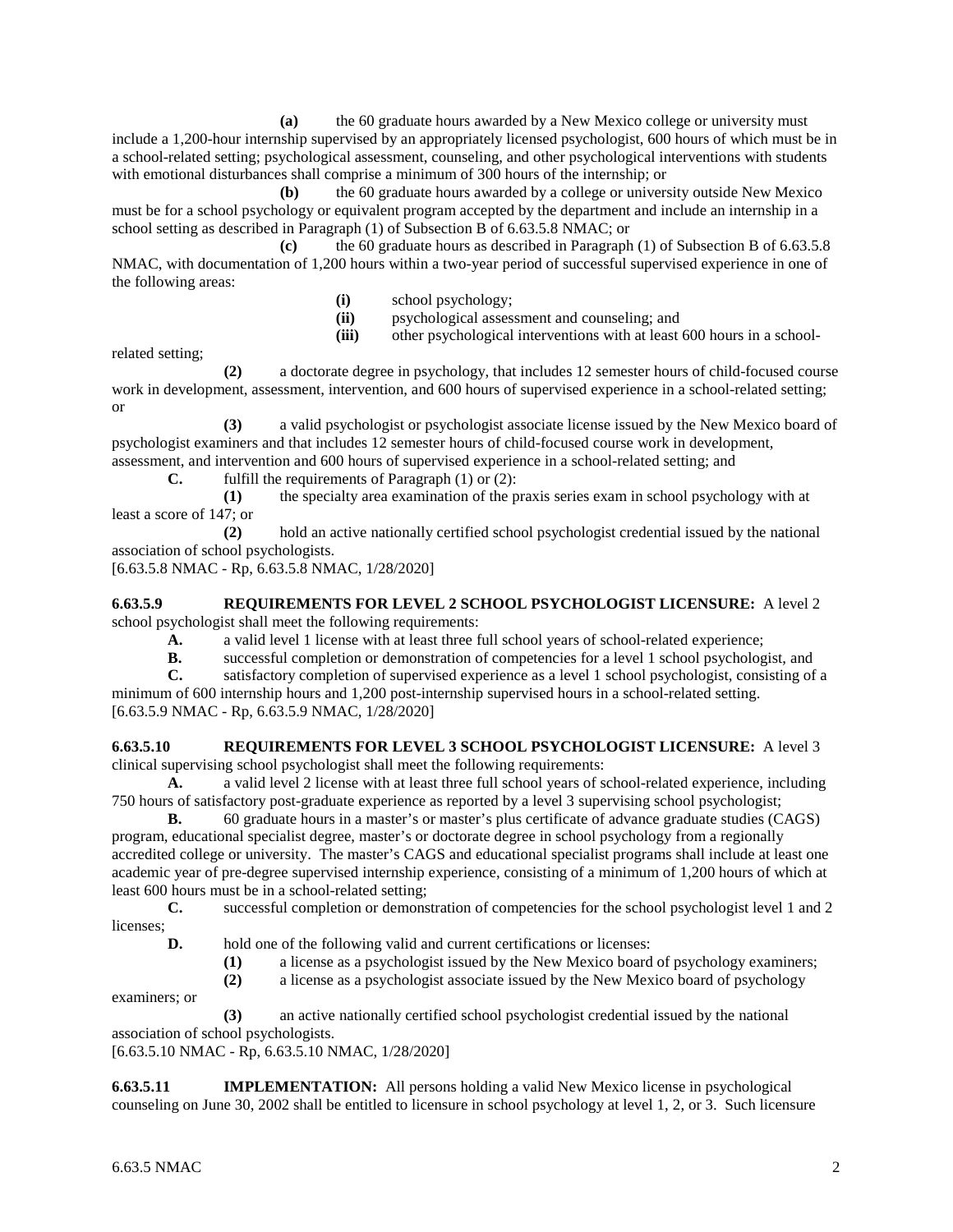may be continued pursuant to rule as established by the department. [6.63.5.11 NMAC - Rp, 6.63.5.11 NMAC, 1/28/2020]

# **6.63.5.12 COMPETENCIES FOR LEVEL 1 SCHOOL PSYCHOLOGISTS:**

**A.** Personal characteristics. The school psychologist shall provide evidence that their professional work or demeanor is characterized by the following behaviors and developed and evaluated through courses, course content, practicum, internships, work experience, or other appropriate means:

- **(1)** flexibility
- **(2)** communication skills
- **(3)** conscientiousness
- **(4)** cooperation
- **(5)** motivation
- **(6)** personal stability
- **(7)** productivity
- **(8)** professional ethics; and
- **(9)** respect for and valuing of individual and cultural diversity.

**B.** Psychological foundations. The school psychologist shall demonstrate knowledge of basic psychological principles including:

**(1)** the relationship between biological principles and psychological functioning in normal and abnormal development;

**(2)** the manner in which concepts of social and cultural diversity relate to an understanding of individuality;

- **(3)** using developmental principles to identify potential exceptionalities in students;
- **(4)** methods and models for identifying and diagnosing conditions of exceptionality;
- **(5)** principles, concepts and processes related to human learning;
- **(6)** basic research methodology as applicable to school-related problems; and
- **(7)** the relationship between social setting and the psychological functioning of students.

**C.** Educational foundations. The school psychologist shall demonstrate knowledge of educational foundations including:

**(1)** organization and operation of schools;

**(2)** the organization and administration of school psychological services, including record keeping; the social, philosophical, historical, and cultural issues in education; state standards and benchmarks; school curriculum, intervention programs and strategies; and

**(3)** the current identification, referral, evaluation, and placement procedures for students with exceptionalities based upon state and federal regulations.

**D.** The school psychologist shall possess the knowledge and professional expertise to collaborate with families and school and community-based professionals in designing, implementing, and evaluating interventions that effectively respond to the educational and mental health needs of students. The school psychologist shall demonstrate knowledge of ability to:

**(1)** conduct multi-method psychological and psycho-educational assessments of students as appropriate;

**(2)** conduct psychological and educational assessments to include fair and nondiscriminatory evaluation of the areas of:

- **(a)** personality;
- **(b)** emotional status;
- **(c)** social skills and adjustment;
- **(d)** intelligence and cognitive functioning;
- **(e)** scholastic aptitude;
- **(f)** functional and adaptive behavior;
- **(g)** language and communication skills;
- **(h)** academic knowledge and achievement;
- **(i)** sensory and perceptual-motor functioning;
- **(j)** family, environmental, and cultural influences;
- **(k)** level of acculturation;
- **(l)** career and vocational development;
- **(m)** aptitude; and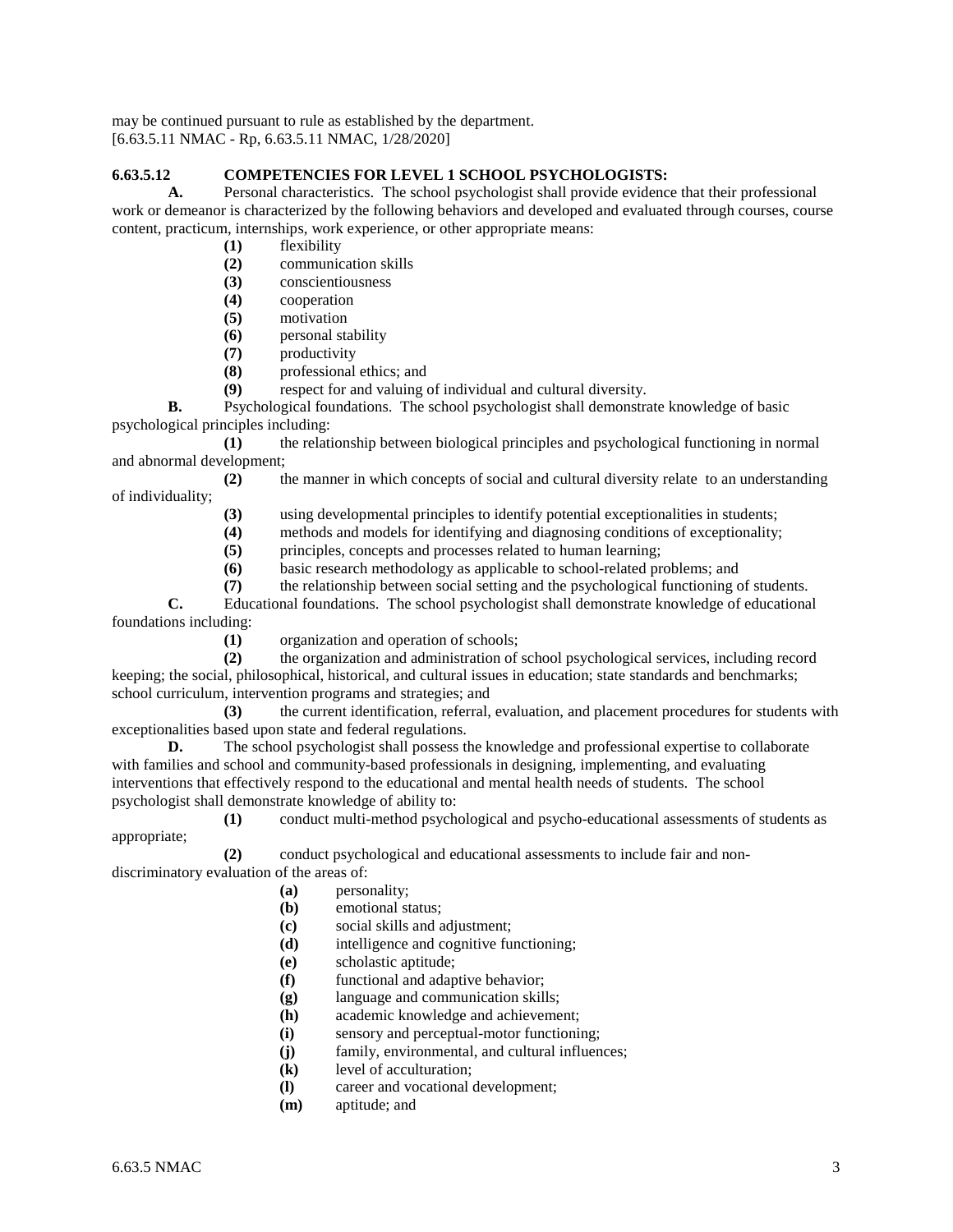**(n)** interests;

**(3)** utilize formal assessment instruments, procedures, and techniques such as interviews, observations, and behavioral evaluations;

**(4)** have particular regard for the context and setting in which their assessments take place and will be used; and

**(5)** adhere to the regulations and standards of state and national professional organizations regarding assessment techniques, non-biased assessment, and programming for all students.

**E.** Interventions, direct and indirect. The school psychologist shall demonstrate the ability to implement direct and indirect intervention using educational and psychological principles when participating as a member of a team of school, school-related, and community professional personnel, as outlined in Subsection F of 6.63.5.12 NMAC.

**F.** Learning/cognitive setting. The school psychologist shall demonstrate the ability to:

**(1)** plan and implement procedures for assessing the needs of students and recommending strategies for increasing learning and efficiency;

**(2)** consult with appropriate personnel in the development of instructional programs, including vocational programs;

**(3)** assist schools in working with parents to foster positive approaches to student's learning;

**(4)** assist school personnel in developing, monitoring, and evaluating appropriate and measurable instructional, vocational, and transitional objectives; and

**(5)** consult with school personnel about the classroom environment.

**G.** Social/affective setting. The school psychologist shall demonstrate the ability to:

**(1)** plan, develop, and implement district-wide procedures for assessing the social and emotional needs of students and for recommending strategies for increasing social and emotional growth;

**(2)** assist schools in working with parents to foster positive emotional growth in their children;

**(3)** assist school personnel in developing, monitoring, and evaluating objectives for social and emotional growth; and

**(4)** consult with school personnel about fostering a healthy social and emotional environment in the school.

**H.** Intervention techniques. The school psychologist shall demonstrate the ability to plan, implement, monitor, and evaluate intervention strategies which may include the following:

- **(1)** individual and group counseling with students;
- **(2)** remediation, including the provision of direct assistance to students receiving special
- education;

**(3)** consultation with individuals and groups which may include parents, school personnel, and community agencies;

- **(4)** risk and threat assessment; and
- **(5)** behavioral management.

**I.** Prevention, crisis intervention, and mental health. The school psychologist shall have knowledge of human development and psychopathology and of associated biological, cultural, and social influences on human behavior. The school psychologist shall provide or contribute to prevention and intervention programs that promote the mental health and physical well-being of students.

**J.** Family and community interventions. The school psychologist shall demonstrate the ability to:

**(1)** describe community resources available to families;

**(2)** describe issues and problems faced by families or students with exceptionalities;

**(3)** describe a continuum of services available to students and their families;

**(4)** explain state and federal regulations and due process rights to families, school personnel and community professionals; and

**(5)** communicate information regarding state mental health and children's codes, and the Mandatory Reporting Child Abuse and Neglect Act.

**K.** Statistics and research methodologies. The school psychologist is a competent consumer of research and new knowledge, and is able to use diverse methodologies to evaluate professional practices and programs. That knowledge base shall include research and evaluation methods, statistics, and measurement.

- **L.** Professional school psychology. The school psychologist shall demonstrate the ability to:
	- **(1)** practice school psychology in accordance with the ethics of the profession;

**(2)** practice the profession of school psychology within the laws and regulations of the local,